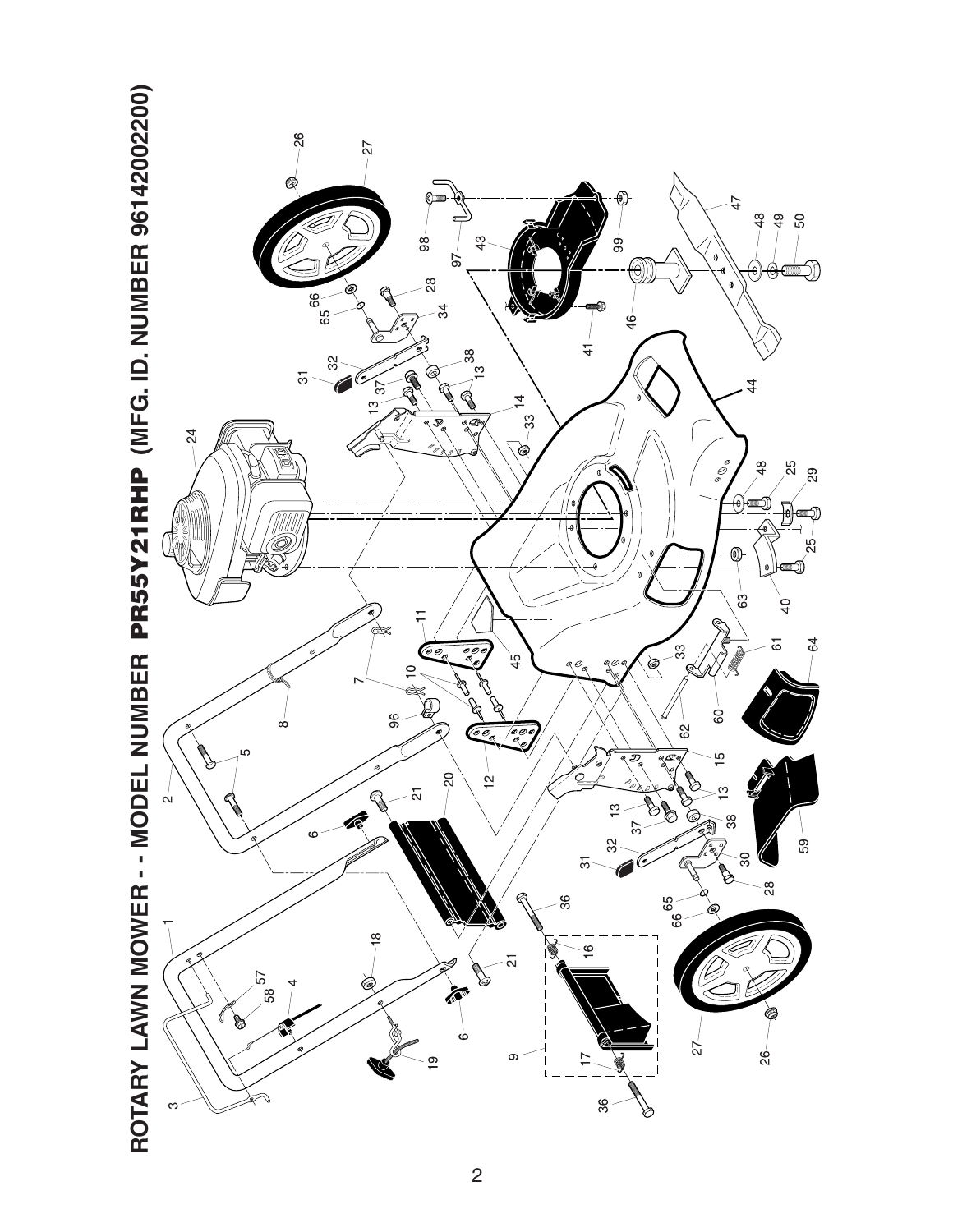ROTARY LAWN MOWER -- MODEL NUMBER PR55Y21RHP (MFG. ID. NUMBER 96142002200) **ROTARY LAWN MOWER - - MODEL NUMBER PR55Y21RHP (MFG. ID. NUMBER 96142002200)**

| KEY<br>NO.      | PART<br>NO.              | <b>DESCRIPTION</b>         | KEY<br>NO.     | PART<br>NO. | <b>DESCRIPTION</b>          | <b>KEY</b><br>NO. | PART<br>NO. | <b>DESCRIPTION</b>         |
|-----------------|--------------------------|----------------------------|----------------|-------------|-----------------------------|-------------------|-------------|----------------------------|
|                 | 94579X479                | Upper Handle               |                |             | replacement parts,          | 45                | 107339X     | Danger Decal               |
|                 | 51721X479                | Lower Handle               |                |             | call Honda Engines          | $\frac{4}{6}$     | 194037      | Blade Adapter / Pulley     |
|                 | 94580X428                | Control Bar                |                |             | at 1-800-426-7701)          |                   | 189028      | Blade, 21"                 |
|                 | 83567                    | Engine Zone Control Cable  | 25             | 150406      | Screw, Hex Head, Threaded,  |                   | 851074      | Hardened Washer            |
|                 | 191574                   | Handle Bolt                |                |             | Rolled 3/8-16 x 2           |                   | 850263      | Helical Washer 3/8         |
| ဖ               | 89713X428                | Handle Knob                | 88             | 145212      | Nut, Hex, Flangelock 3/8-16 |                   | 851084      | Bolt, Hex Head, Grade 8    |
|                 | 51793                    | Hairpin Cotter             | 27             | 193906X421  | Wheel & Tire Assembly,      |                   | 850733X004  | <b>Upstop Bracket</b>      |
|                 | 66426                    | Wire Tie                   |                |             | Rear, 12"                   | 58                | 750634      | Screw #10-24 x 1/2         |
| တ               | 180479                   | Kit, Rear Door (Includes   | 28             | 160828      | Bolt, Shoulder 5/16-18      | 59                | 175071      | <b>Discharge Deflector</b> |
|                 |                          | Key Numbers 16 and 17)     |                | 851201X004  | Washer, Engine, Zinc-Plated | 80                | 175735      | Hinge Bracket              |
| $\widetilde{C}$ | 128415                   | Pop Rivet                  | 80             | 193126X004  | Axle Arm Assy., Rear, RH    | 61                | 193000      | Spring, Torsion            |
|                 | 175069X479<br>175070X479 | Support Bracket, LH        | $\overline{5}$ | 87877       | Selector Knob               |                   | 175650      | Rod, Hinge                 |
|                 |                          | Support Bracket, RH        | သ္တ            | 175060X004  | Selector Spring             |                   | 73800400    | Nut, Hex                   |
|                 | 17060410                 | Screw 1/4-20 x 5/8         | 33             | 73800500    | Nut, Hex, Nylock 5/16-18    | 84                | 175066      | Mulcher Door               |
| $\overline{4}$  | 181017X479               | Handle Bracket Assy, LH    | 34             | 193127X004  | Axle Arm Assy., Rear, LH    | 65                | 197480      | O-Ring                     |
| $\overline{5}$  | 181016X479               | Handle Bracket Assy, RH    | 86<br>87       | 184193      | Bolt, Rear Door             | 89                | 88348       | Washer, Flat 3/8           |
| $\frac{6}{1}$   | 180071                   | Spring, Rear Door, LH      |                | 150078      | Thread Cutting Screw        | 96                | 197991      | Clip, Cable                |
|                 | 180072                   | Spring, Rear Door, RH      |                |             | w/Sems 5/16-18 x 3/4        |                   | 197162      | <b>Belt Keeper</b>         |
| $\frac{8}{10}$  | 32004                    | Keps Locknut 1/4-20        | 38             | 19112206    | Washer, Flat .34 x 1.38     | 86                | 82227       | Screw                      |
| $\overline{0}$  | 194788                   | Rope Guide                 | $\overline{4}$ | 188839X004  | Mounting Bracket,           | 99                | 82228       | Nut, Hex                   |
|                 | 89005                    | Rear Skirt                 |                |             | Debris Shield               |                   | 62300       | Warning Decal (not shown)  |
|                 | 88652                    | Hinge Screw 1/4-20 x 1-1/4 |                | 192325      | Screw, Debris Shield        |                   | 193733      | Operator's Manual, English |
|                 |                          | Engine, Honda, Model       | $\frac{3}{4}$  | 198910      | Debris Shield               |                   | 193736      | Operator's Manual, French  |
|                 |                          | Number GCV160              | $\overline{4}$ | 176710      | Kit, Housing (Includes Key  |                   | 402478      | Repair Parts Manual,       |
|                 |                          | (For engine service and    |                |             | Numbers 10, 11, 12 and 45)  |                   |             | English / French           |
|                 |                          |                            |                |             |                             |                   |             |                            |

**IMPORTANT:** Use only Original Equipment Manufacturer (O.E.M.) replacement parts. Failure to do so could be hazardous, damage your lawn mower and void your warranty.<br>IMPORTANT: Use only Original Equipment Manufacturer (O. **IMPORTANT:** Use only Original Equipment Manufacturer (O.E.M.) replacement parts. Failure to do so could be hazardous, damage your lawn mower and void your warranty. **NOTE:** All component dimensions given in U.S. inches. 1 inch = 25.4 mm.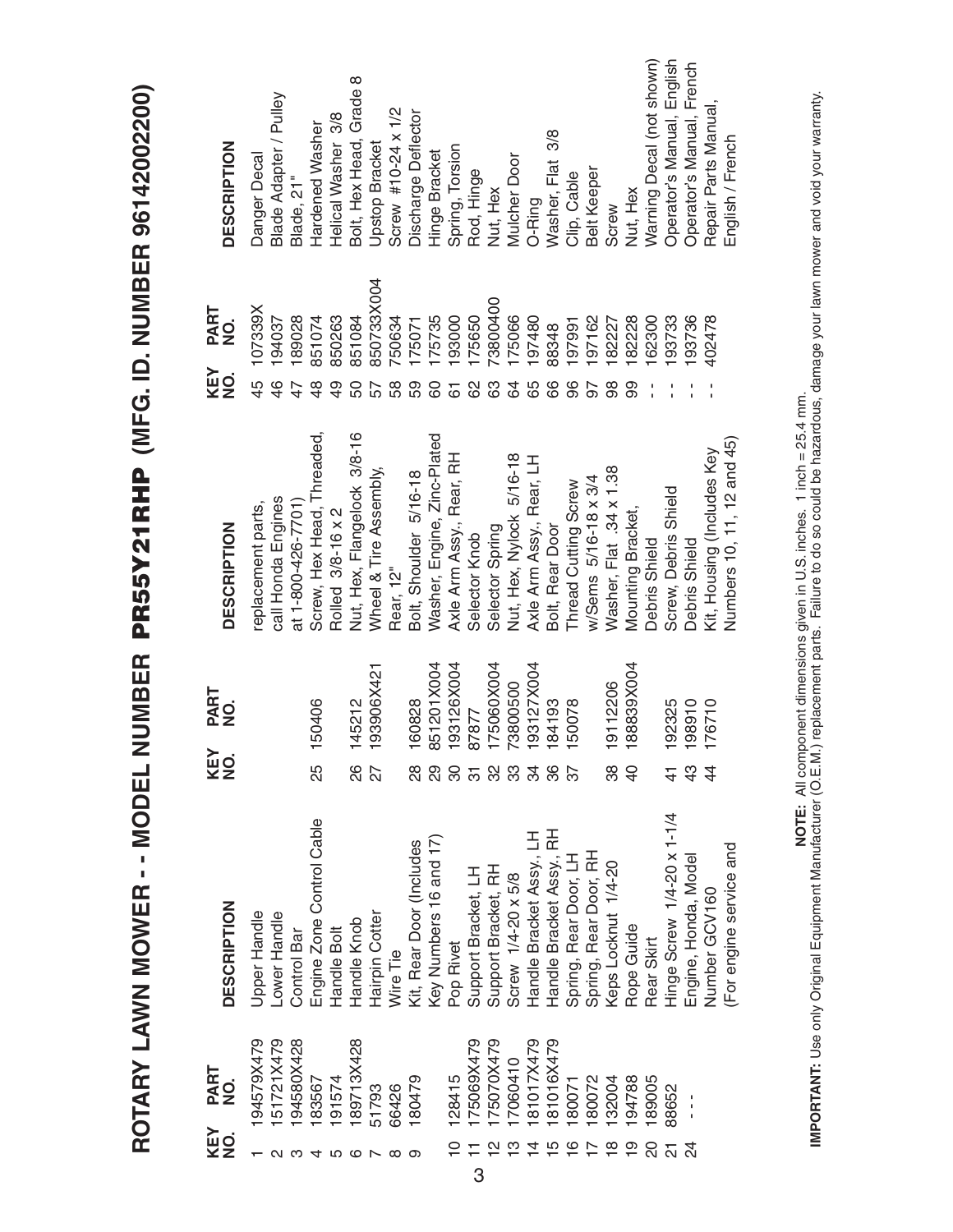